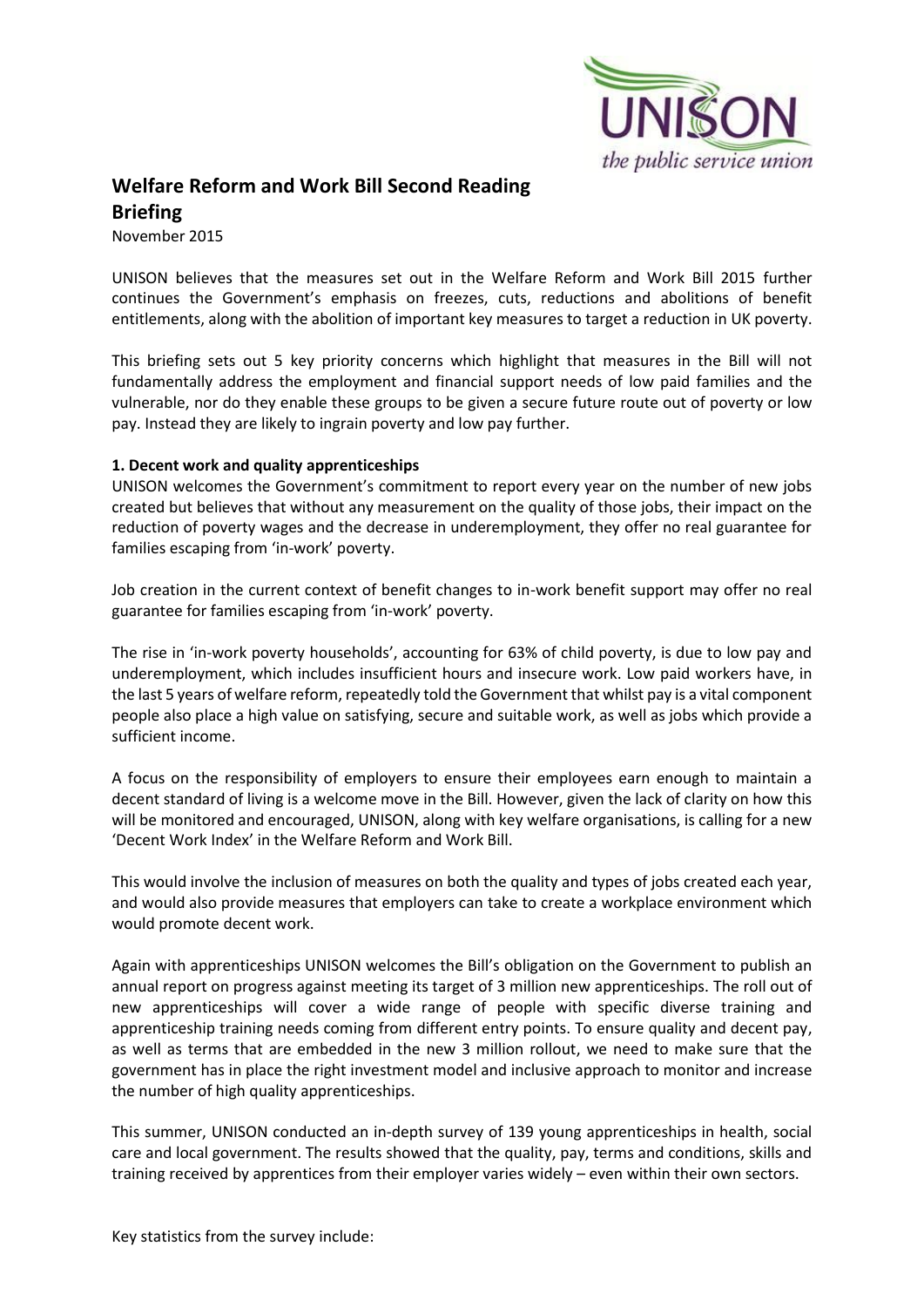- 22% of apprentices don't receive any on-the-job training and 39% don't receive any off-thejob training;
- Whilst 38% of apprentices that said they do receive 6 or 7 hours of off-the-job training on average each week, more (42%) reported receiving just 1 or 2 hours each week;
- 72% of apprentices don't get a training allowance, but of the very few (3%) that do, said they receive it from their employer;
- Whilst the majority (82%) of apprentices said that they are paid the national minimum apprenticeship rate of £2.73 or above per hour (16-to-18 year olds and those 19+ in the first year of their apprenticeship), 18% of apprentices are paid below the national minimum apprenticeship wage;
- 90% apprentices said they receive holiday pay, 84% of apprentices receive sick pay, but very few apprentices receive a travel allowance/expenses or car allowance;
- Only 27% of apprentices reported getting paid for the overtime they do and a further 10% report getting paid sometimes;
- Of the apprentices that have already completed an NVQ level qualification linked to their apprenticeship, 27% of apprentices received a one-off bonus payment and 54% received a pay increase;
- Of the apprentices still working towards their NVQ qualification, 74% said they don't expect to receive anything extra on its completion. Whereas, of those that do, 26% expect to receive either a pay increase or a one off bonus payment.

By committing the government to report on various information on apprenticeship take ups, including pay, quality of training and skills and job outcomes, we can monitor the move away from low quality apprenticeships to high quality apprenticeships regardless of what entry point apprenticeships enter their training.

### **2. A UK Poverty strategy**

**.** 

UNISON believes that the Child Poverty Act should be retained, along with child poverty targets and the duties and requirements on the government and local authorities to have regard for it and the current measurements of poverty set out in the Act. Rather than diminishing the Act UNISON would like to see it strengthened with a duty to develop a UK poverty strategy that supplements the current UK Child Poverty Act measurements to address low pay and in - work family poverty. These should include:

a) a requirement to report on income measures alongside the new life chances measures; b) a thorough impact assessment and annual review of the proposed (and soon to be amended ) reductions of support for low income working families as set out in the *Tax Credits - Income Thresholds and Determination of Rates - Amendment Regulations 2015.*

UNISON's evidence is that one fifth (3.5m) working housing holds will not be better off under the proposed. 3.3m low to middle-income working households on tax credits, 2.7m of which have children, will on average worse off with an income loss of £1,054 per year. Our calculations in fact show that the only way in which you would not lose as a result of the changes, would be if your household income was less than £3,850 per annum<sup>1</sup>;

c) a focus on tackling rising in-work poverty to identify drivers of in-work poverty in the labour market;

d) a housing strategy to provide more affordable social housing for low income households and to review methods and modelling to cap private sector rents;

e) a family childcare strategy to provide affordable universal childcare;

f) a regional economic strategy to address UK regional economic inequality.

<sup>&</sup>lt;sup>1</sup> UNISONs evidence of the impact of the cuts in WTC [https://www.unison.org.uk/our-campaigns/drop-the-](https://www.unison.org.uk/our-campaigns/drop-the-2015-tax-credit-cuts/)[2015-tax-credit-cuts/](https://www.unison.org.uk/our-campaigns/drop-the-2015-tax-credit-cuts/)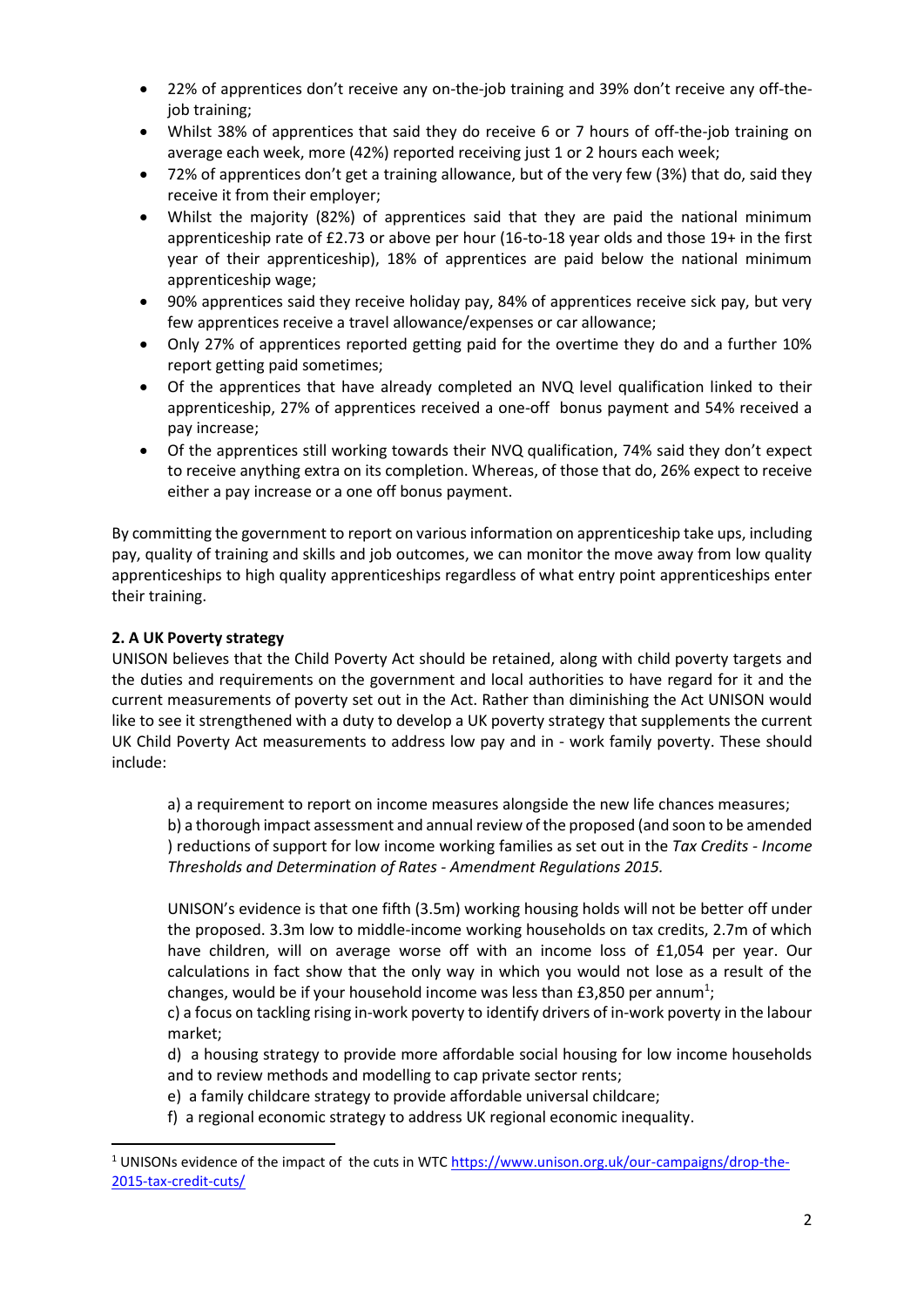#### **3. Supported Housing exemptions from the 1% rent reductions**

UNISON is calling for the removal of supported housing, which meets the definition of Specified Accommodation, from the mandatory 1% annual reduction to social rents for the next four years.

Housing and welfare reforms combined, including the reduction in housing association stock that could result from the Housing and Planning Bill 2015, and the rent reduction policy contained in the Welfare Reform and Work Bill 2015, will place additional pressures and financial burdens on social landlords to manage supported housing services.

Supported housing caters for a wide range of tenants with specific needs that require varying degrees of support. This type of housing is already subject to very tight margins across the board; it relies on contracts for care or support services, and there are no alternative models for housing provision of this kind. Between 2011- 2015 funding for housing related support was reduced by 45% on average, according to the National Audit Office, at the same time as demographic changes have led to greater demand and more complex needs. It is a part of the sector that is particularly vulnerable to any reduction in its income.

The provision of supported housing is specifically designed to help disadvantaged people to achieve or remain as independent as possible and live healthy lives. It is unclear what would happen to the people currently living in supported housing, run by housing associations, for those who are already waiting for supported homes, as well as the increased numbers of people needing supported housing in the future. The impact of the reduced rents means that there could be a decrease in this service provision in local communities if housing associations no longer deliver this unique service.

As it stands, the new rent reduction measure proposal in the Welfare Reform and Work Bill 2015 would lead to a loss of existing supported housing schemes for disadvantaged people e.g. older people, people who are homeless, people with mental health problems, people fleeing domestic violence, people with learning disabilities and others. There would also be a reduction in the number of schemes developed for this range of client groups, with housing associations already reporting that they are withdrawing from planned development.

Housing associations' financial modelling indicate the issue of viability applies to all sizes of housing association when considering the feasibility of providing supported housing on a scheme-by-scheme basis. This means the question facing us is about the future of supported housing for disadvantaged and older people, not merely the future of individual organisations.

For example, St Mungo's Broadway provides accommodation and support to 3,800 people each year across London and the south of England. They estimate that the 1% annual rent reduction requirement would result in the loss of £1.25 million in rental income to them by year four - between £250,000 and £300,000 each year. Taking into account the rental income they had anticipated over this period, the overall impact on the organisation's finances over the four year period is £4 million.

UNISON is concerned that this loss of income would force some projects to close resulting in the loss of accommodation for homeless and disadvantaged people. The loss of secure housing association tenancies with supported living programmes that assist vulnerable people with employment support or life skills will disappear unless Local authorities take up this service provision.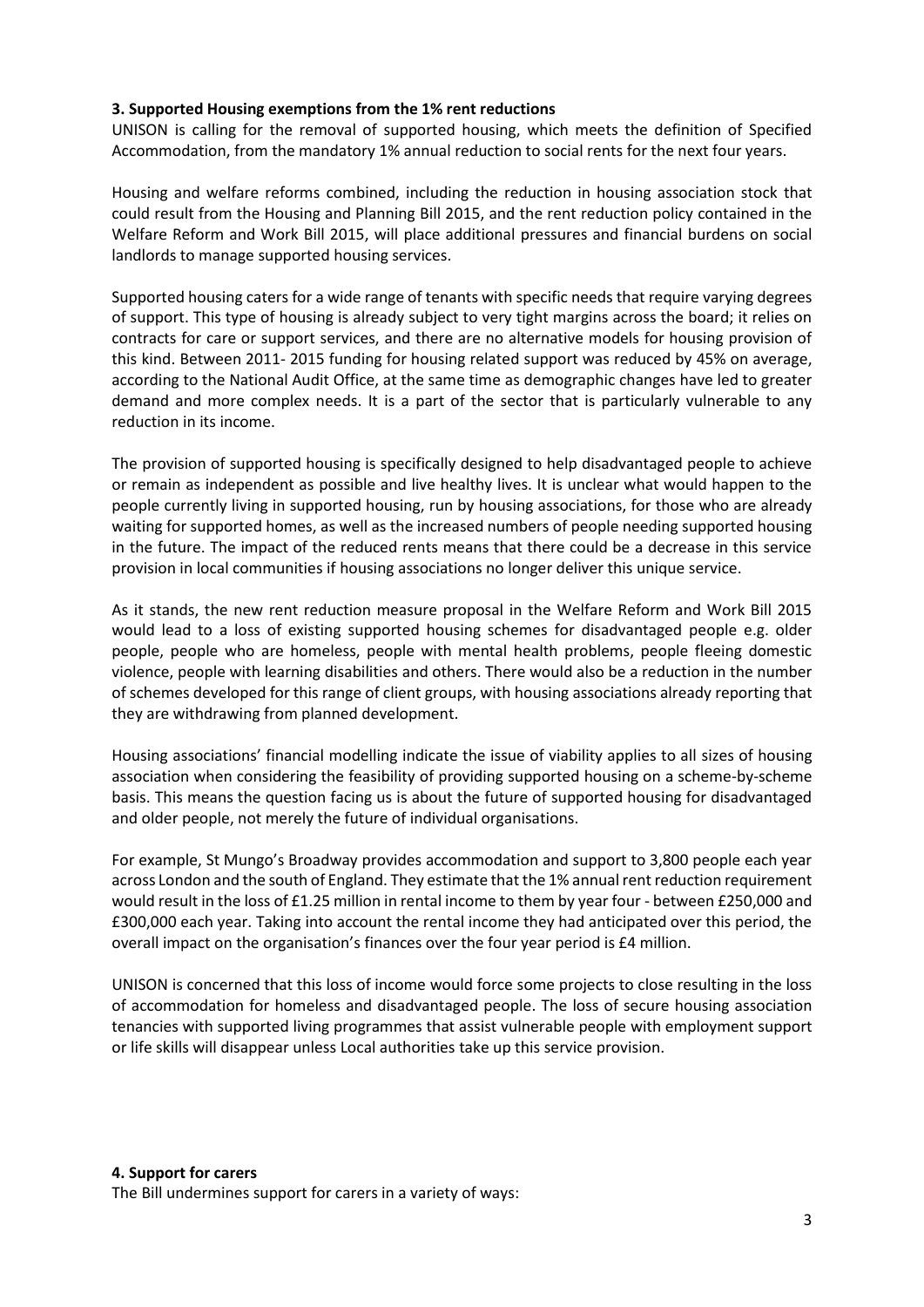- Restrictions of Child Tax Credits to only 2 children;
- Low paid parents of a disabled child will lose out on child tax credit of over £50 per week at current rates;
- The 'standard child element' (£2,780 for 2015-16) will not be paid for any third or more disabled child born after 2017;
- Conditionality of responsible carers means many parents and of disabled children (aged  $3 4$ ) will now have to look and be available for work – except for those receiving middle & higher rate care component of DLA.

The removal of any proposed changes to welfare reforms that have not been considered for their potential negative impact on work incentives must be re considered.

The Government is seeking to limit the per child element of Child Tax Credit (and the equivalent child element of Universal Credit) to two children per family. UNISON is opposed to this because it is likely to have a discriminatory and detrimental impact on certain social groups:

- children in larger families are already 1.4 times more likely to be living in poverty than families with one or two children;
- it stigmatises families with more than 2 children;
- it disproportionately affect black and ethnic minority (BME) who are more likely to live in poverty and have larger families;
- women fleeing from domestic violence may have more than 2 children and should not be penalised;
- vulnerable groups such as those with mental health issues, women suffering from rape and abusive relationships, families and children in adoption and foster care relationships and kinship family carers.

Under Universal Credit the restriction is likely to deter parents from moving into work, because if they move into employment but subsequently lose their job they will no longer be entitled to the "child element" of Universal Credit for more than the first two children. However, if they are already claiming out of work benefits they would not be hit by the reduction in support. We therefore believe that the restriction does not provide a sufficient incentive to work.

UNISON is also particularly concerned about the implications of the proposed changes in conditionality for responsible carers on Universal Credit. This would see responsible carers with a child aged 3 or 4 being allocated to the All Work Related Requirements group and requiring them to look for, and be available for work.

Whilst UNISON recognises that the government has committed to 30 hours of free child care for working parents of three and four year olds in England, there is no guarantee that carers would automatically be able to meet the proposed work conditionality.

Extending 3 and 4 year old childcare offer from 15 to 30 hours per week for working families will provide a welcomed entitlement of £2,600 per entitled child (based on the average cost of £69 per week for 15 hours of nursery care, and additional help for 38 weeks of the year). However:

- Only the pilots start in September 2016. It's yet to be announced where the pilot areas will be, or how long it will take before the scheme is available nationwide;
- Not everyone is eligible the extra 15 hours are only available to working parents and those earning under £150,000. This is different to the current free childcare scheme which is open to everyone;
- The Government website says the new scheme will be available for around 600,000 working families in England but there is no mention of devolved regions;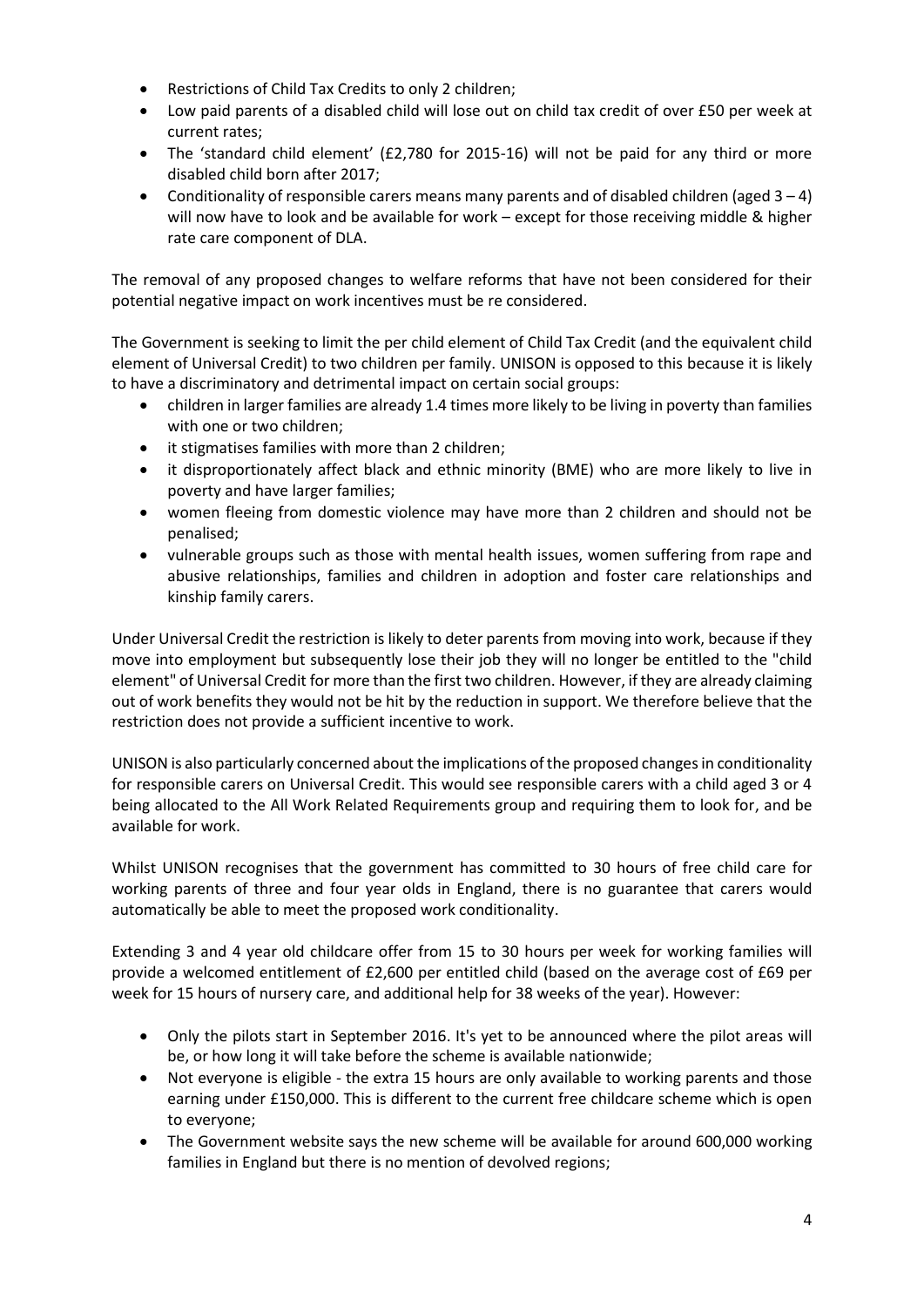- There are concerns within the nursery industry that the grant supplied by the Government is not going to be enough to cover the costs of the current scheme;
- According to educational charity the Pre-school Learning Alliance, the true cost to provide the childcare is typically £4.53 per hour but the Government will allocate only £3.88. Therefore parents may have to provide 20% of the costs.

UNISON would like the Secretary of State to delay the conditionality proposal until:

- he has undertaken a full review of the sanctions regime and in work conditionality and has issued guidance on the use of sanctions in respect of families with young children;
- he exempts appropriately carers with certain restrictive conditions, vulnerabilities and responsibilities making it difficult to meet the conditions for example those carers with disabled children aged 3 or 4;
- he sets out what childcare will be available to parents who are looking for work and after the Childcare Bill 2015 has been implemented in full and parents of three and four year olds can access appropriate childcare;
- he publishes an assessment of the impact of the new requirements on parents outside England, in the context of childcare entitlement in the devolved nations.

## **5. Support for disabled people**

One in three, (3.7 million) disabled people now live below the poverty line. UNISON believes that the culmative impacts on disabled people are punitive and will only increase the number of disabled people in poverty. This is because:

- Disabled people and carers are not exempt from the Benefit Cap unless they or anyone in the household (a partner or dependent child) is getting attendance allowance, DLA/PIP or the employment and support allowance support component;
- Disabled recipients of ESA (work related activity group), JSA, Housing Benefit and Tax credits are not exempt from the benefit cap;
- By November 2013 £46 and £70 a week was lost from half of those capped and the new proposed cap is going to impact on a further 90,000 households;
- In addition there will be a freeze for 4 years on Tax credits, Housing benefits, basic ESA rate and JSA until 2020 for disabled people;
- Access to Work funds have also been capped so there is now less funding for disabled people in work to meet their adaptation needs.

The abolition of Employment and Support Allowance Work-Related Activity Component for people with disabilities will remove £1,500 a year (approximately £30 a week) off the employment and support allowance paid to claimants who are deemed temporarily unable to work because of illness or disability. This will mean hardship faced by 500,000 affected people:

- The largest group of 250,000 are classed as having 'mental and behavioural disorders';
- The second largest group have 86,000 musculoskeletal system and connective tissue disabilities;
- And 8,000 have progressive incurable conditions.

The Government says the EIA payment is a disincentive to work even though this group has been medically signed off as unfit for work. UNISON believes that there is no link between improved employability prospects for people with disabilities and a reduction in their employment support benefit.

There is a success rate of only **6.4%** of all job outcomes are being achieved by disabled people on the Work Programme and only **17.6%** of starts are obtaining a job on the Work Choice programme. This is largely due to poor quality employment support services for people with disabilities.